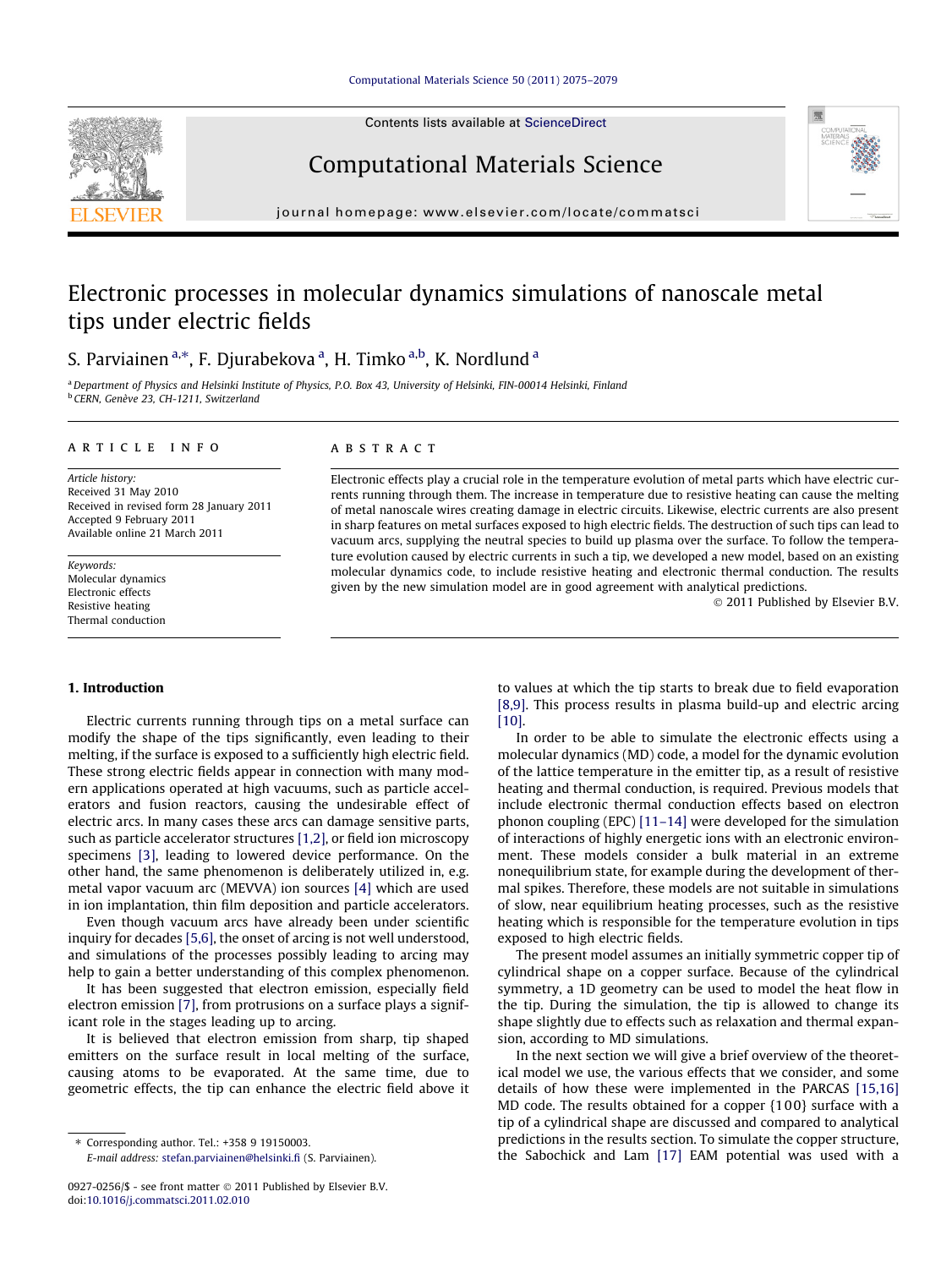<span id="page-1-0"></span>constant timestep  $\Delta t$  = 4.05 fs and periodic boundaries in the bulk surface plane. The size of the bulk surface varied from 11.5 nm  $\times$ 11.5 nm to 28.9 nm  $\times$  28.9 nm depending on the size of simulated tip.

# 2. Theoretical model

## 2.1. Electron emission

In a free-electron model, electrons are free to move inside a metal, but to escape from the metal, they must overcome the work function potential energy barrier  $\phi$ . This can be achieved by raising the energy of the electrons (thermal emission and photoemission) or by applying a high electric field above the surface which lowers the energy barrier and makes it narrower, increasing the probability of electrons to tunnel through it and to escape from the surface (field emission).

Due to field enhancement around the emission site, the local electric field directly above the tip is given by

$$
F = \beta_{FN} E, \tag{1}
$$

where  $\beta_{FN}$  is the field enhancement factor and E is the applied macroscopic field. At high local fields the field emission is dominant [\[18\]](#page-4-0) compared to the other emission forms, and thus the total electron current can be approximated by the Fowler–Nordheim (FN) equation

$$
J(F,T) = \lambda_T \frac{aF^2}{\phi \tau(F)^2} \exp\left(-\nu(F) \frac{b\phi^{3/2}}{F}\right)
$$
 (2)

where  $\lambda_T$  is a temperature correction factor given below and  $a = 1.54 \frac{AV}{ev^2}$  and  $b = 6.83 \frac{V}{ev^{3/2} \text{nm}}$  are the first and second Fowler– Nordheim constants respectively, and  $\tau$  and  $\nu$  are correction factors that depend on the shape of the energy barrier the electrons have to tunnel through to escape from the surface. In our model we assume a Schottky–Nordheim barrier [\[19\]](#page-4-0).

As the temperature rises, the contribution of thermally emitted electrons becomes significant. This is taken into account by including the temperature correction factor

$$
\lambda_T = \frac{\pi k_B T / d_T}{\sin(\pi k_B T / d_T)},\tag{3}
$$

where  $d_T = \frac{2F}{3b\sqrt{\phi}}$  is the decay width of the energy barrier and  $k_B$  is Boltzmann's constant [\[20,18\]](#page-4-0).

Since the Fowler–Nordheim equation plays an important part in our model, its limitations must be considered carefully. Eq. (2) only gives reliable predictions within a certain range of fields and lattice temperatures [\[18\],](#page-4-0) and, thus, if the problem deals with these parameters beyond the range of validity, it is recommended to use, e.g. the General Thermal Field (GTF) equation [\[21\]](#page-4-0) instead. In our model, this is, however, not the case and thus the more advanced models are outside of the scope of this paper.

# 2.2. Space charge screening

High electric currents leaving the surface tips form a space charge, which affects the value of the electric field between the electrodes, reducing the current density of the emitted current. Since the actual value of the current flowing through the tip is of great importance in our model, some attention must be given to the space charge screening phenomenon.

The effect of space charge on the electric field can be estimated accurately by solving Poisson's equation [\[22\]](#page-4-0) for a given tip geometry. In this case it is, however, necessary to calculate the charge distribution due to the emitted electrons, which is not possible

to accomplish in conventional MD simulations. The screening effect can also be estimated by considering a simplified planar geometry, in which case an analytical expression is found for the field reduction [\[23\]](#page-4-0) (for instance, a reduction by 20% was found for the local electric field  $F = 8 \frac{GV}{m}$  and the voltage V = 5 kV between the electrodes).

In the present model the effect of space charge on the current density is ignored, because of the difficulty in accurately estimating the screening effect for dynamically changing tips in MD. However, we note that it would be possible to account for the effect by calculating the reduction of the current density using Particle-In-Cell (PIC) simulations [\[10\]](#page-4-0), either by linking MD and PIC concurrently, or by scaling the electric field in the MD based on results from separate PIC simulations done for similar tips and current.

# 2.3. Resistive heating

Electron emission gives rise to an electric current, which, due to resistive heating, increases the temperature of the tip. Because of the dynamic heating, the tip temperature varies considerably during simulations and, therefore, our model must work over a wide range of temperatures. To meet this requirement, we account for the temperature dependence of resistivity by using the model developed by Matula et al. [\[24\]](#page-4-0) and later improved by Schuster et al. [\[25\].](#page-4-0) In this model the resistivity is given by

$$
\rho(T) = A \left[ 1 + \frac{BT}{\theta'} + D \left( \frac{\theta'}{T} \right)^p \right] \Phi \left( \frac{\theta'}{T} \right) + \rho_0, \tag{4}
$$

where A = 1.816013  $\mu\Omega$  cm, B = -2.404851  $\times$  10<sup>-3</sup>, C = 4.560643  $\times$  $10^{-2}$ , D = -5.976831  $\times$  10<sup>-3</sup>, p = -1.838419, and  $\rho_R$  = 1.803752  $\times$  $10^{-4}$   $\mu\Omega$  cm are constants as given in [\[25\]](#page-4-0),  $\theta$  = 310.8 K – CT, and

$$
\Phi(x) = \frac{4}{x^5} \int_0^x \frac{z^5 e^z}{(e^z - 1)^2} dz.
$$
\n(5)

For nanoscale protrusions, where the diameter is less than the mean free path of electrons, finite size effects become considerable. Using a previously developed code [\[26\]](#page-4-0) we calculated the resistivity of copper nanowires of various thicknesses at the temperature  $T = 300$  K. In the code, the probability of specular reflection of electrons from the tip walls was taken to be 1%, which is close to values reported in literature [\[27,28\].](#page-4-0) We assume that the finite size effect does not depend on temperature, and thus the corrected resistivity is given by

$$
\rho(T)_{corr} = \frac{\rho(300 \text{ K})_{corr}}{\rho(300 \text{ K})_{bulk}} \rho(T)_{bulk}.
$$
\n(6)

Due to finite size effects, the resistivity was found to be up to 13 times higher than the bulk value for a tip with a diameter of 5 nm and up to 65 times higher for a wire with a diameter of 1 nm.

## 2.4. Thermal radiation

Some of the heat energy generated due to resistive heating is lost in the form of thermal radiation. Since we assume tips of cylindrical shape, we can approximate this kind of energy loss as

$$
P_{BB} = -\sigma_B A T^4 = -\pi \sigma_B r (2h+r) T^4, \qquad (7)
$$

where  $\sigma_B = 5.67 \times 10^{-8}$  W m<sup>-2</sup> K<sup>-4</sup> is the Stefan–Boltzmann constant and  $T$  is assumed to be constant throughout the tip. The assumption of a constant temperature gives an upper limit for the radiation; in reality a temperature gradient caused by thermal conduction exists, and the temperature at the base of the tip is much lower than the temperature at the top.

The energy loss due to thermal radiation is often orders of magnitude smaller than the energy added due to resistive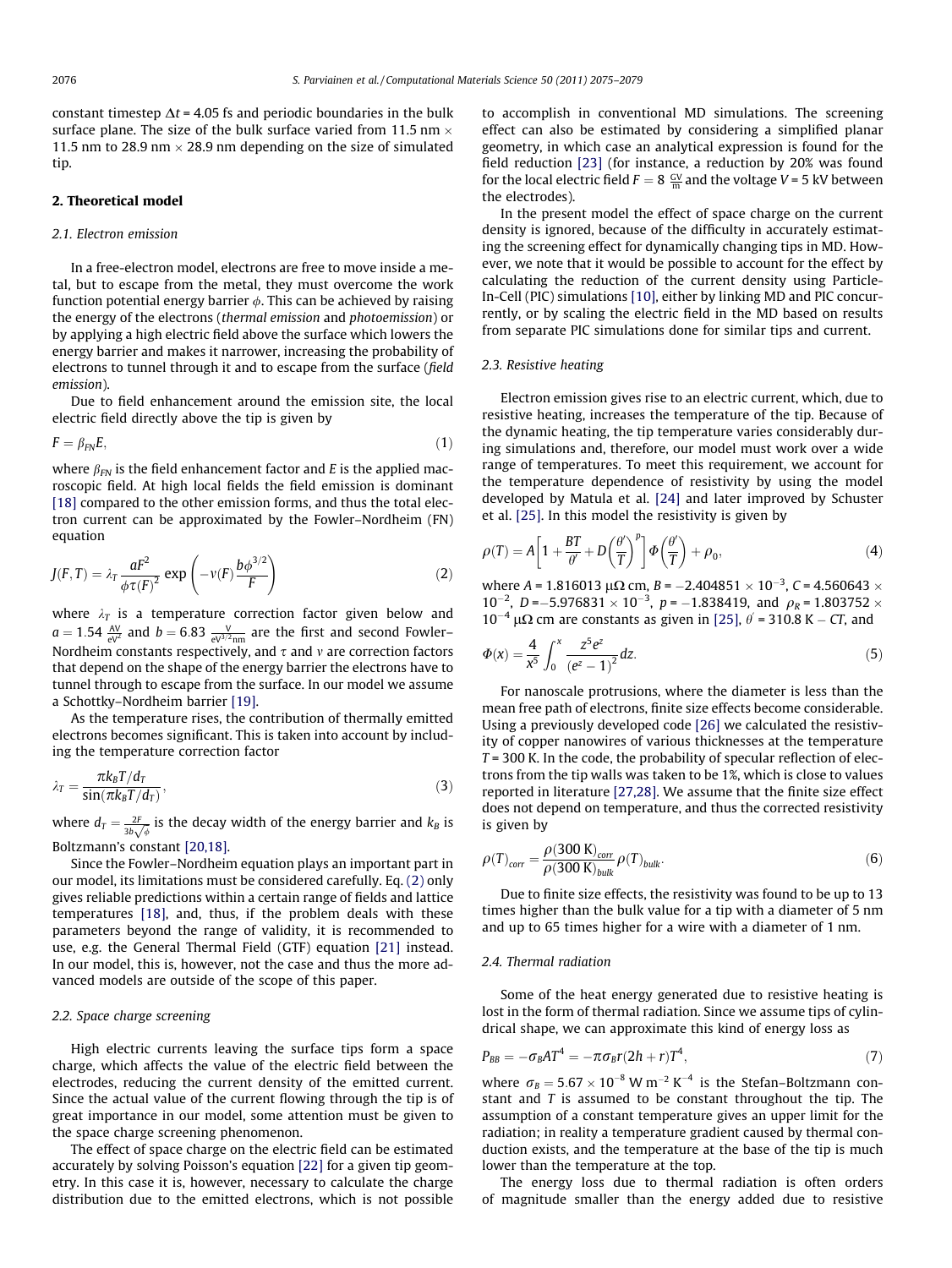<span id="page-2-0"></span>heating. Assuming a tip with height 100 nm and diameter 5 nm at temperature  $T = 1000$  K, the power lost due to radiation is less than 90 pW, while 390 nW is generated due to resistive heating in the presence of a local field  $F = 8 \frac{GV}{m}$ . Moreover, in finite-sized objects the emissivity is typically much below one [\[29\],](#page-4-0) which reduces the thermal radiation even further. At high electric fields we can, thus, safely assume that thermal radiation is negligible and it is, therefore, ignored in our model.

## 2.5. Thermal conduction

The main process competing with resistive heating, and preventing an immediate temperature rise in tips, is thermal conduction, which strives to lower the temperature of the tip. In the model we use, the bulk surface, which the tip is attached to, acts as a heat bath that keeps the bottom of the tip at a constant temperature, while the top of the tip is thermally isolated.

Thermal conduction can be divided into two main components: lattice thermal conduction, caused by interatomic interactions, and electronic thermal conduction, due to electronic effects. Classical MD implicitly handles only lattice conduction [\[30\]](#page-4-0), even though electronic conduction usually dominates in metals [\[31\].](#page-4-0)

To handle the electronic conductivity consistently within a classical MD code, our model explicitly includes the electronic component by considering the macroscopic diffusion equation

$$
\frac{\partial T(x,t)}{\partial t} = \frac{\kappa_e}{C_V} \frac{\partial^2 T(x,t)}{\partial x^2},\tag{8}
$$

where  $\kappa_e$  is the electronic thermal conductivity and  $C_V$  the volumetric heat capacity of the tip material. When resistive heating is also included, the full heat equation of the tip can be written as

$$
\frac{\partial T}{\partial t} = \frac{1}{C_V} \left( \rho(T) J(x)^2 + \kappa_e \frac{\partial^2 T}{\partial x^2} \right).
$$
 (9)

The tip temperature can thus be obtained during simulations by solving Eq. (9) numerically. The equation is solved in 1D based on cylindrical symmetry.

The thermal conductivity is also affected by finite size effects [\[32\].](#page-4-0) In our model, the electronic component of the thermal conductivity is calculated based on the Wiedemann–Franz law

$$
\kappa_e = \frac{LT}{\rho(T)},\tag{10}
$$

where  $L = 23 \frac{100 \Omega}{K^2}$  is the Lorenz number [\[33\].](#page-4-0) The finite size effect is included by using the resistivity value obtained from Eq. [\(6\)](#page-1-0) in Eq. (10). As indicated by Eq. (10) the thermal conductivity depends on the temperature. However, we approximated the thermal conductivity by a constant value obtained at the room temperature. The simplification was motivated by the fact that the strong temperature dependence of the resistivity is partially compensated by the value of the temperature (Eq. 10). The calculation of the actual dependence over the temperature range  $T = 300-1200$  K showed that the thermal conductivity varies by only about 20%. Taking into account the fluctuations due to the dynamic calculations, for simplicity it can be, thus, taken as a constant.

# 2.6. Analytical solution

The analytical solution of Eq. (9) allows for the analysis of the temperature evolution in a tip, even when the aspect ratio of the tip grows larger than what can be simulated using an MD code. The analytical solution can also be used for the verification of simulation results.

If instead of Eq. [\(4\),](#page-1-0) a linear approximation is used to calculate the resistivity, Eq. (9) has an analytical solution which gives the equilibrium temperature of the apex of the tip as

$$
T_m = T_B \sec\left(\sqrt{\frac{\rho_R}{\kappa T_R}} J h\right),\tag{11}
$$

where  $T_B$  is the temperature at the base of the tip and h is the height of the tip, both assumed to be constants, and  $\rho_R$  is the resistivity at some reference temperature  $T_R$  [\[34\]](#page-4-0). If, furthermore, the resistivity is assumed to be inversely proportional to the tip radius, i.e.

$$
\rho = \frac{a\rho_R}{T_R} \frac{T}{r},\tag{12}
$$

where  $r$  is the radius and  $a$  is some constant determined, e.g. by fitting a line to inverse resistivity values determined by some more accurate method such as computer simulations [\[35\]](#page-4-0), Eq. (11) takes the form

$$
T_m = T_B \sec\left(\frac{\rho_R}{T_R \sqrt{L}} J\beta\right),\tag{13}
$$

where  $\beta = \frac{h}{r}$  is the aspect ratio of the tip. In the range 0.5 nm <  $r$  < 10 nm this approximation is correct to  $\pm 6\%$  when  $a = 70$ nm.

It should be noted that  $\beta$  in Eq. (13) is not necessarily equal to the field enhancement factor  $\beta_{FN}$ , although this is a common approximation. The exact dependence of the field enhancement factor  $\beta_{FN}$  on the tip aspect ratio  $\beta$  remains unclear. Commonly cited values include  $\beta_{FN} = 3 + \beta$  [\[36\]](#page-4-0) and  $\beta_{FN} = 0.73\beta + 5.93$  [\[9\]](#page-4-0). However, for the purpose of estimating the temperature evolution in an emitter tip, assuming  $\beta_{FN} = \beta$  is a simple and good approximation which is also used in the present work.

#### 2.7. Implementation details

Because the geometry of a simulated tip may change during simulation, it is not possible to assume that the emission current density remains constant during simulations. To handle the dynamic geometry, the heated tip is divided into separate, discrete columns, each with the same cross-section area, but of varying height. The electric field above each column is calculated by numerically solving Laplace's equation [\[37\].](#page-4-0) Eq. [\(2\)](#page-1-0) is then used to calculate the density of the current passing through the column, towards the top.

The tip temperature is adjusted every simulation time step so that it matches the distribution given by Eq. (9), which is solved numerically using the finite difference method [\[38\].](#page-4-0) Adjusting the temperature is accomplished by directly scaling the atomic velocities for all the atoms on a given height in the tip by a scaling factor

$$
\alpha = \sqrt{\frac{T_2}{T_1}},\tag{14}
$$

where  $T_2$  is the new temperature and  $T_1$  the old temperature of the atom. Because the velocities are simply scaled, the direction of the atomic movement is preserved.

#### 3. Results

To verify the model used and its implementation, simulation results using this model were compared with predictions based on the analytical solution of the heat equation. In the analytical calculations an estimated lattice conductivity 3  $\frac{W}{mK}$  were added to the electronic thermal conductivity given by Eq. (10) to obtain the total thermal conduction. Our estimate for the lattice conductivity is of the same order as previous estimates [\[39\]](#page-4-0).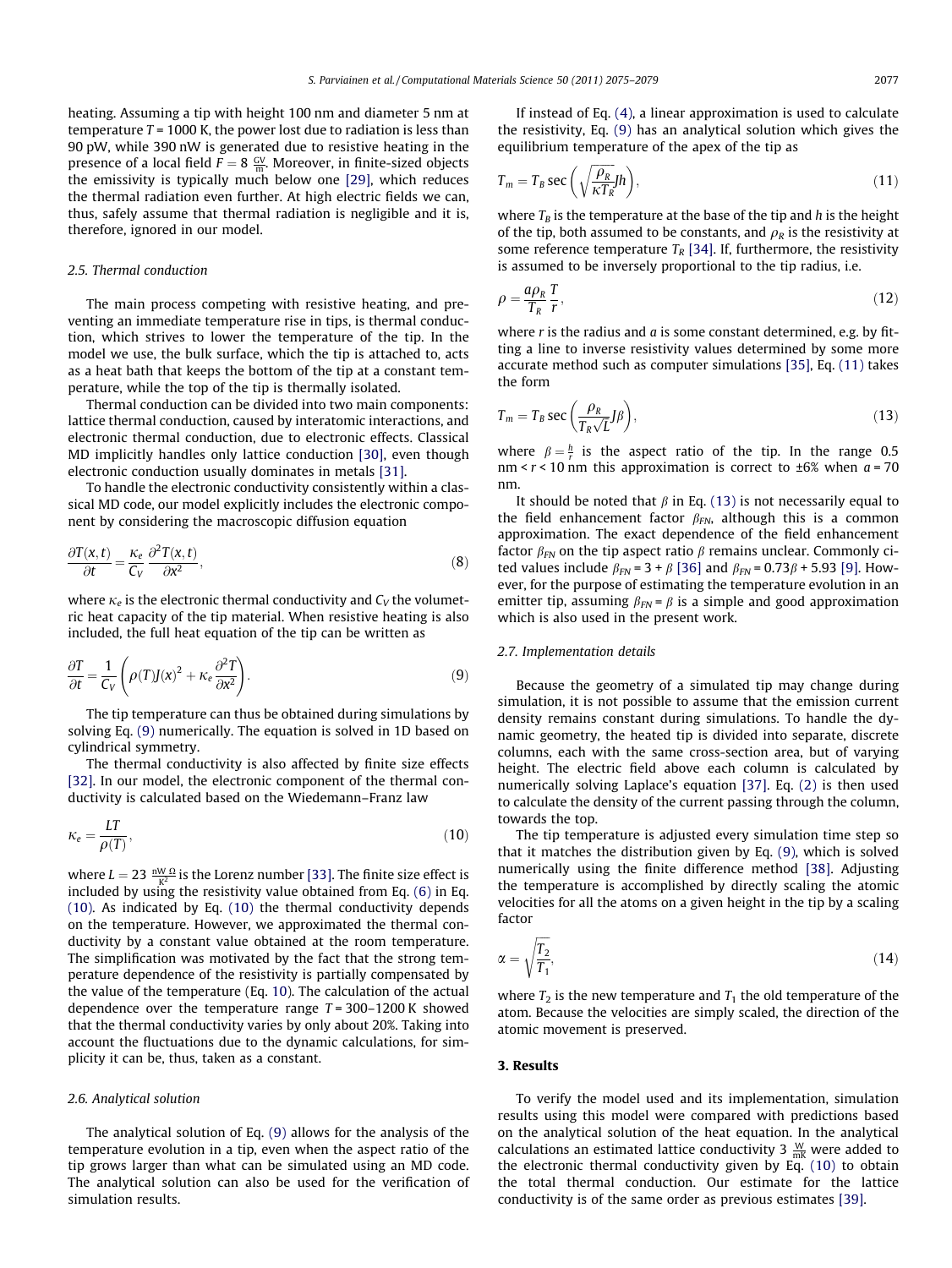<span id="page-3-0"></span>

**Fig. 1.** Evolution of apex temperature of a tip with final height 13.1 nm and diameter 2 nm when a constant current of density 7.9  $\times$  10<sup>-6</sup>  $\frac{A}{nm^2}$  passes through it. The temperature approaches the analytically predicted value 1033 K only when both lattice and electronic conduction are included.

Fig. 1 shows the evolution of the apex temperature of a tip during simulation runs using different heat conduction schemes. It is clearly seen that the temperature increase is vastly overestimated if the electronic contribution to thermal conductivity is ignored, while the temperature curve reaches the level of the analytical prediction after  $\approx$ 40ps if both lattice and electronic conductions are considered. A constant current density was used to make comparison with the analytical solution easier.

The model was also tested by heating tips of various heights with the assumption of a constant current density for comparisons with the analytical predictions. Fig. 2 shows both equilibrium temperatures as obtained by simulations and by Eq. [\(11\).](#page-2-0) Although the temperature fluctuations at high temperatures were fairly high in the simulations, the obtained temperatures are very close to the analytical predictions.

Thermal instability, known as Rayleigh instability [\[40\]](#page-4-0), may break nanowires at temperatures as low as 670 K [\[41\],](#page-4-0) while the bulk melting temperature is 1295 K according to the Sabochick–Lam potential used. We also observed a similar phenomenon leading to the formation of a clearly thinner part of the tip in some simulations (Fig. 3), which suggests that there is a probability that even a moderate temperature increase may lead to the formation of large atom clusters detached from the tip. However, the impact of the instability on field evaporation rates was not investigated further.

When finite size effects are accounted for, the maximum temperature a tip can reach depends only on the emission current density and the tip aspect ratio. If, furthermore, it is assumed that the enhancement of the applied field above the tip is purely geometrical, and that the enhancement factor is given by the



Fig. 2. Tip temperature as a function of current density. The symbols indicate analytical predictions while the bars indicate simulation results. Lines indicate expected behavior assuming the tip height does not change during simulation.



Fig. 3. Tip shape after resistive heating (inset shows original tip shape after relaxation). The middle part of the tip has become narrower due to Rayleigh instability.

aspect ratio of the tip, it is seen that the reached temperature depends only on the aspect ratio and the applied field.



Fig. 4. Maximum tip temperature as a function of tip aspect ratio when an external electric field is applied. Finite size effects (FSE) are considered for the solid lines, while the effects have been ignored for the dotted lines. The field enhancement factor is assumed to be given by the tip aspect ratio.